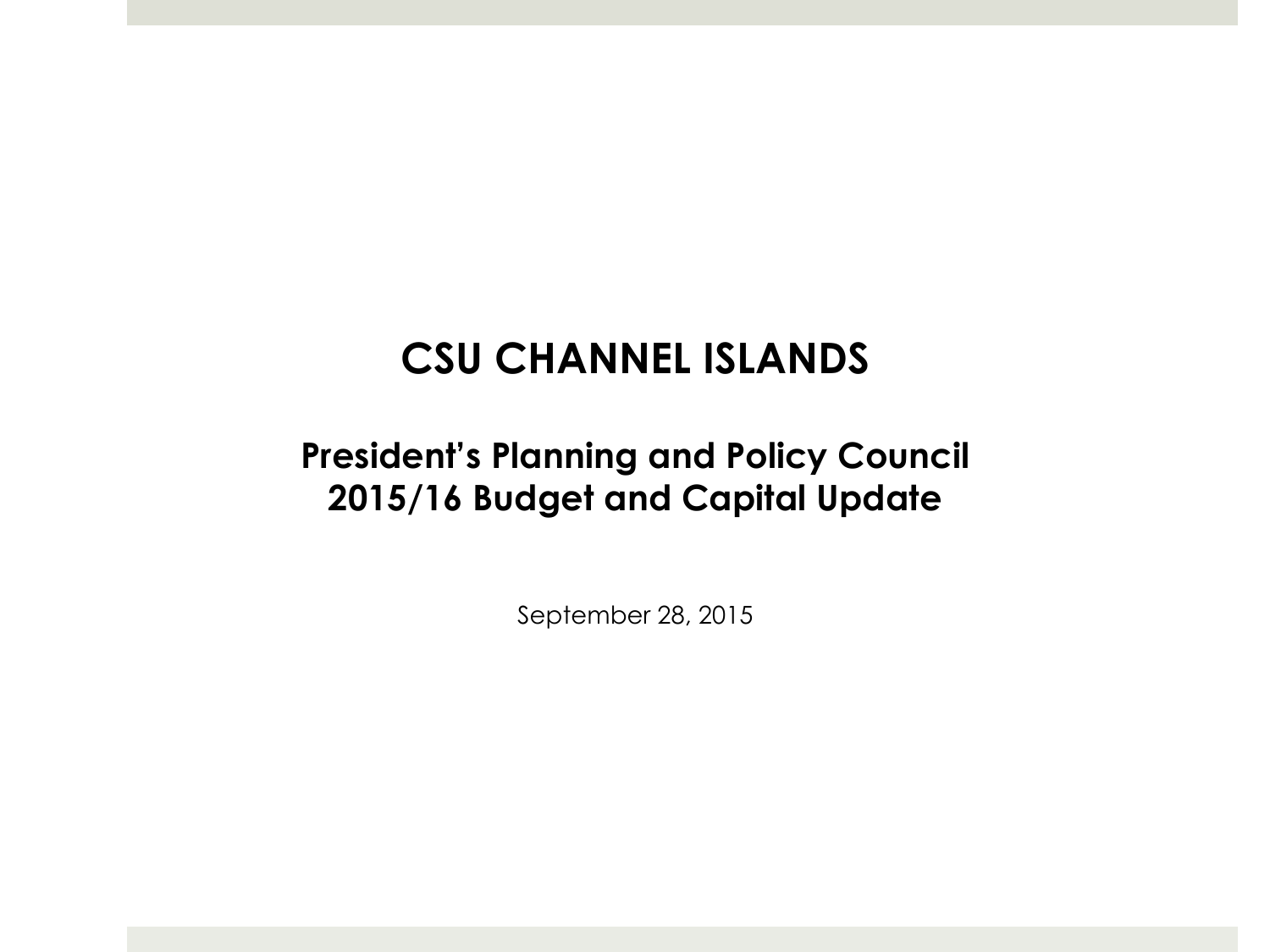## **FY16 Revenue Budget Increases**

| <b>Revenues</b>                                     | at 500      | at 400 **   |
|-----------------------------------------------------|-------------|-------------|
| <b>General Fund</b>                                 | \$2,832,000 | \$2,832,000 |
| <b>Tuition (FTES)</b>                               | 2,520,338   | 2,016,000   |
|                                                     |             |             |
| Benefits/Space/2% Comp Pool/                        | 2,892,000   | 2,892,000   |
| <b>Student Success &amp; Completion Initiatives</b> | 623,000     | 623,000     |
| Revert CI EOP Funds to Perm GF                      | 265,000     | 265,000     |
| 14/15 Contingency to Fund Title IX                  | 207,108     | 207,108     |
|                                                     |             |             |
| 14/15 Contingency Balance                           | 86,830      | 86,830      |
|                                                     |             |             |
| <b>Total Revenues</b>                               | \$9,426,276 | \$8,921,938 |
|                                                     |             |             |

\*\* FY 16 Budget is based on 400 FTES growth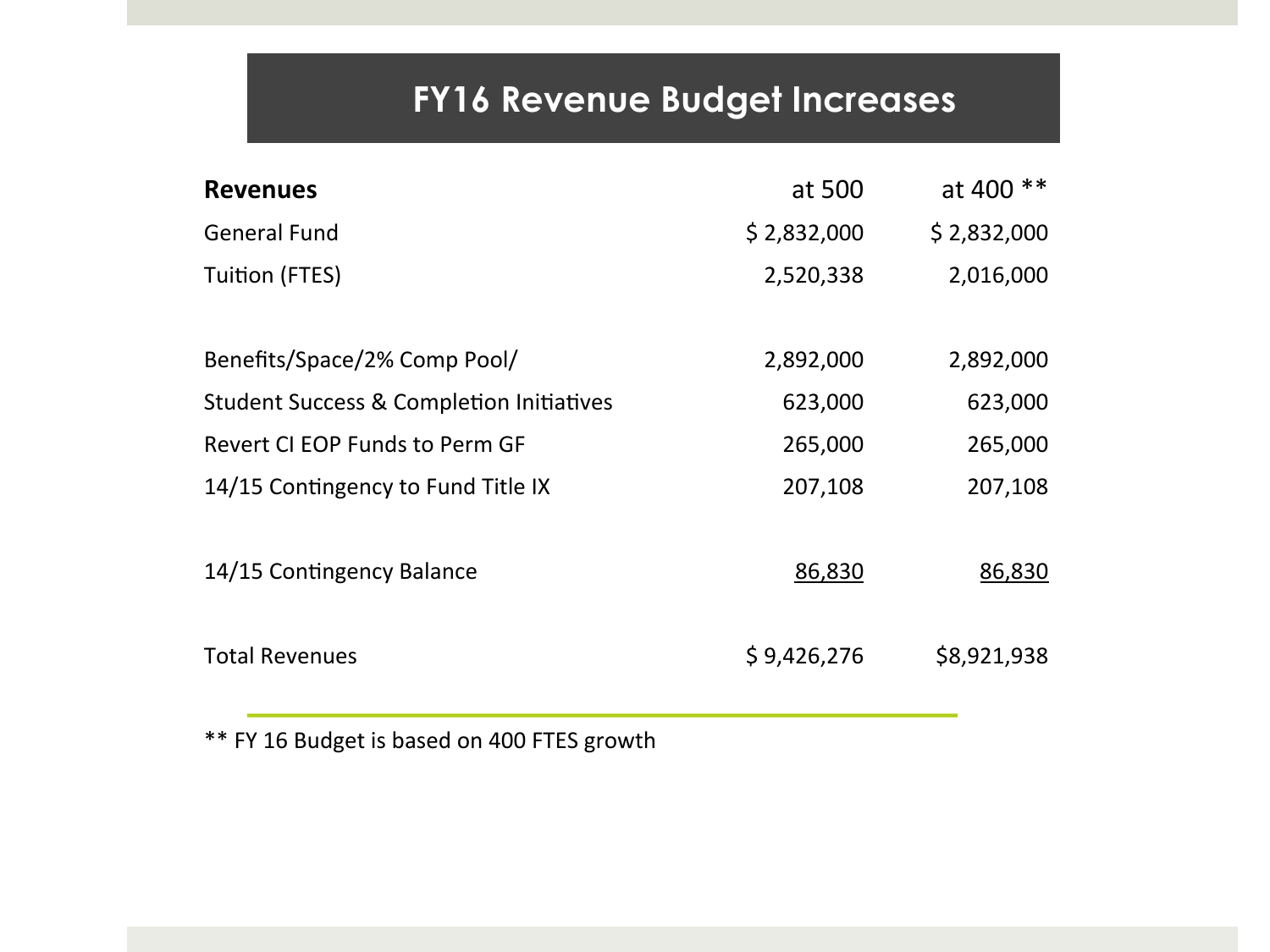### **FY16 Expenditure Budget Increases – 500 FTES**

| Insurances; Utilities                                             | \$<br>320,000 |                 |
|-------------------------------------------------------------------|---------------|-----------------|
| <b>Employee Benefits</b>                                          | 1,375,000     |                 |
| 2% Compensation Pool                                              | 724,000       |                 |
| subtotal                                                          | 2,419,000     |                 |
| <b>Faculty</b>                                                    |               |                 |
| Promotions/FERP/Sabbaticals                                       | 352,320       |                 |
| CB and Perm Course Releases for 15/16 Starts                      | 472,560       |                 |
| New TT Faculty (14.0)                                             | 1,050,000     |                 |
| Faculty Conversions (16.0); CB and Perm Releases for 16/17 Starts |               | 980,000 revised |
| Additional NTT (8.0)                                              |               | 440,545 at 45%  |
| subtotal                                                          | 3,295,425     |                 |
| <b>Divisional Requests</b>                                        | 813,184       |                 |
| Sierra Hall                                                       | 114,000       |                 |
| Employees retreat from grants                                     | 95,000        |                 |
| <b>Baseline Benefits</b>                                          |               | 561,000 revised |
| <b>CSU System Deduct</b>                                          | 89,800        |                 |
| Capital - Deferred Maintenance                                    | 250,000       |                 |
| Staff salary pool at 1% of permanent salaries                     | 350,000       |                 |
|                                                                   | 720,000       | new             |
| True Up Unbudgeted Academic Affairs Permanent Release time        |               | new             |
| True Up Academic Affairs Position Management Salaries             | 165,000       | new             |
| Contingency                                                       |               | 350,000 revised |
| Unallocated                                                       | 203,867       |                 |
| <b>Total</b>                                                      | \$9,426,276   |                 |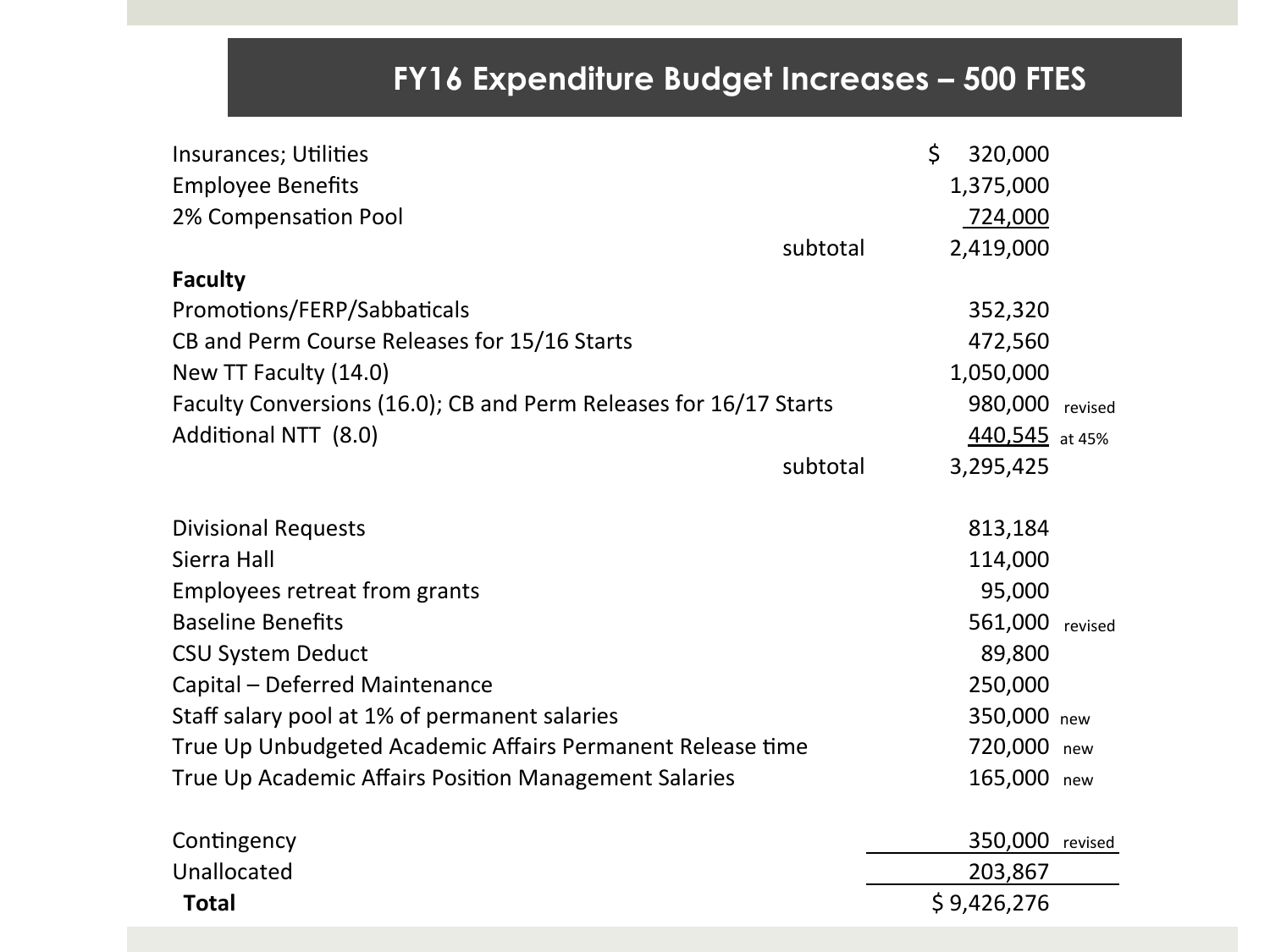### **FY16 Expenditure Budget Increases– 400 FTES**

| <b>University-wide Expenditures</b>                                | @ 500       | @ 400          | Difference |
|--------------------------------------------------------------------|-------------|----------------|------------|
| Insurances; Utilities                                              | 320,000     |                |            |
| <b>Employee Benefits</b>                                           | 1,375,000   |                |            |
| 2% Compensation Pool                                               | 724,000     |                |            |
| subtotal                                                           | 2,419,000   | 0              |            |
| <b>Faculty</b>                                                     |             |                |            |
| Promotions/FERP/Sabbaticals                                        | 352,320     | 0              |            |
| CB and Perm Course Releases for 15/16 Starts                       | 472,560     | 0              |            |
| New TT Faculty 14.0 (8.0 new FTE added)                            | 1,050,000   | 825,000        | 225,000    |
| Faculty Conversions (16.0); CB and Perm Releases for 16/17 Starts  | 980,000     | 0              | 980,000    |
| <b>Additional NTT (8.0)</b>                                        | 440,545     | $\overline{0}$ |            |
| subtotal                                                           | 3,295,425   |                |            |
| <b>Divisional Requests</b>                                         | 813,184     | 0              |            |
| Sierra Hall                                                        | 114,000     | 0              |            |
| <b>Employees retreat from grants</b>                               | 95,000      | 0              |            |
| Baseline Benefits (increased)                                      | 561,000     | 375,000        | 186,000    |
| <b>CSU System Deduct</b>                                           | 89,800      | 0              |            |
| Capital - Deferred Maintenance                                     | 250,000     | 0              |            |
| Staff salary pool at 1% of permanent salaries                      | 350,000     | 0              |            |
| True Up Unbudgeted Academic Affairs Permanent Faculty Release time | 720,000     | 0              |            |
| True Up Academic Affairs Position Management Salaries              | 165,000     | 0              |            |
|                                                                    |             |                |            |
| Contingency                                                        | 350,000     | one-time       | 1,391,000  |
| Unallocated                                                        | 203,867     |                |            |
| <b>Total</b>                                                       | \$9,426,276 |                |            |
| Highlight indicates new or additional allocations                  |             |                |            |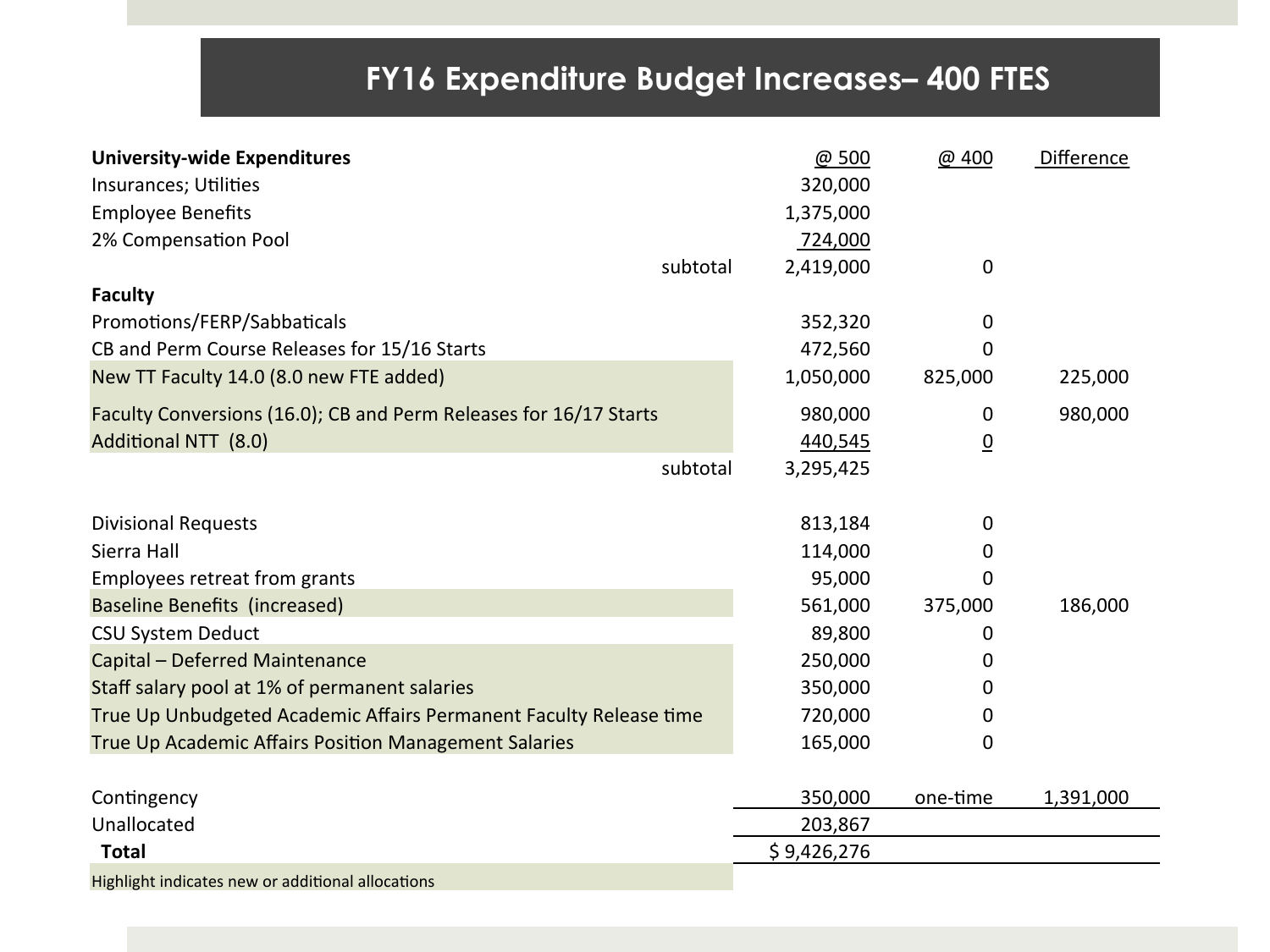### **Revised Divisional Summary**

#### **FY 2016 Permanent and Temporary Allocations by Division**

|                                         | PERMANENT | <b>FTE</b> | <b>TEMPORARY</b>         | TOTAL     |
|-----------------------------------------|-----------|------------|--------------------------|-----------|
| <b>Academic Affairs</b>                 | 3,038,905 | 30.0       | 1,241,520                | 4,280,425 |
| Advancement                             | 87,000    | 1.0        | -                        | 87,000    |
| <b>Business &amp; Financial Affairs</b> | 114,000   | 2.0        | $\overline{\phantom{0}}$ | 114,000   |
| President                               | 220,184   | 2.0        | $\overline{\phantom{0}}$ | 220,184   |
| <b>Student Affairs</b>                  | 190,000   | 2.0        | 50,000                   | 240,000   |
| Technology & Communications             | 130,000   | 1.0        | 60,000                   | 190,000   |
| Total                                   | 3,780,089 |            | 1,351,520                | 5,131,609 |

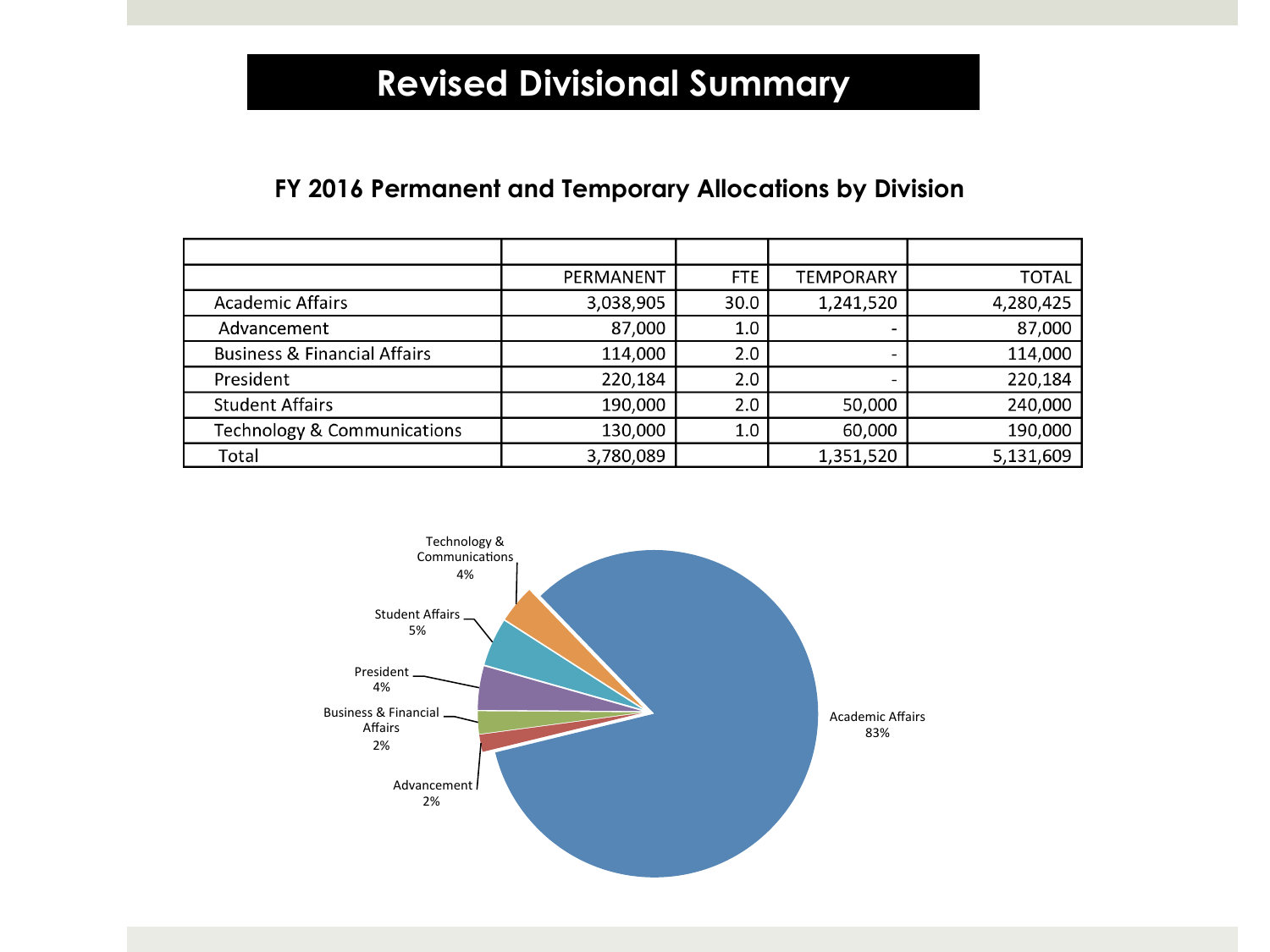# **Capital Update**

Campus Projects

- § Santa Rosa Housing III top out in Dec. 2015; complete 6/16
- **Dining Expansion complete summer '16**
- **Renewal/Deferred Maintenance sustainability** (landscaping); water conservation; ADA plumbing pipe replacement

CI 2025

§ Establishment of campus planning groups; east campus planning group